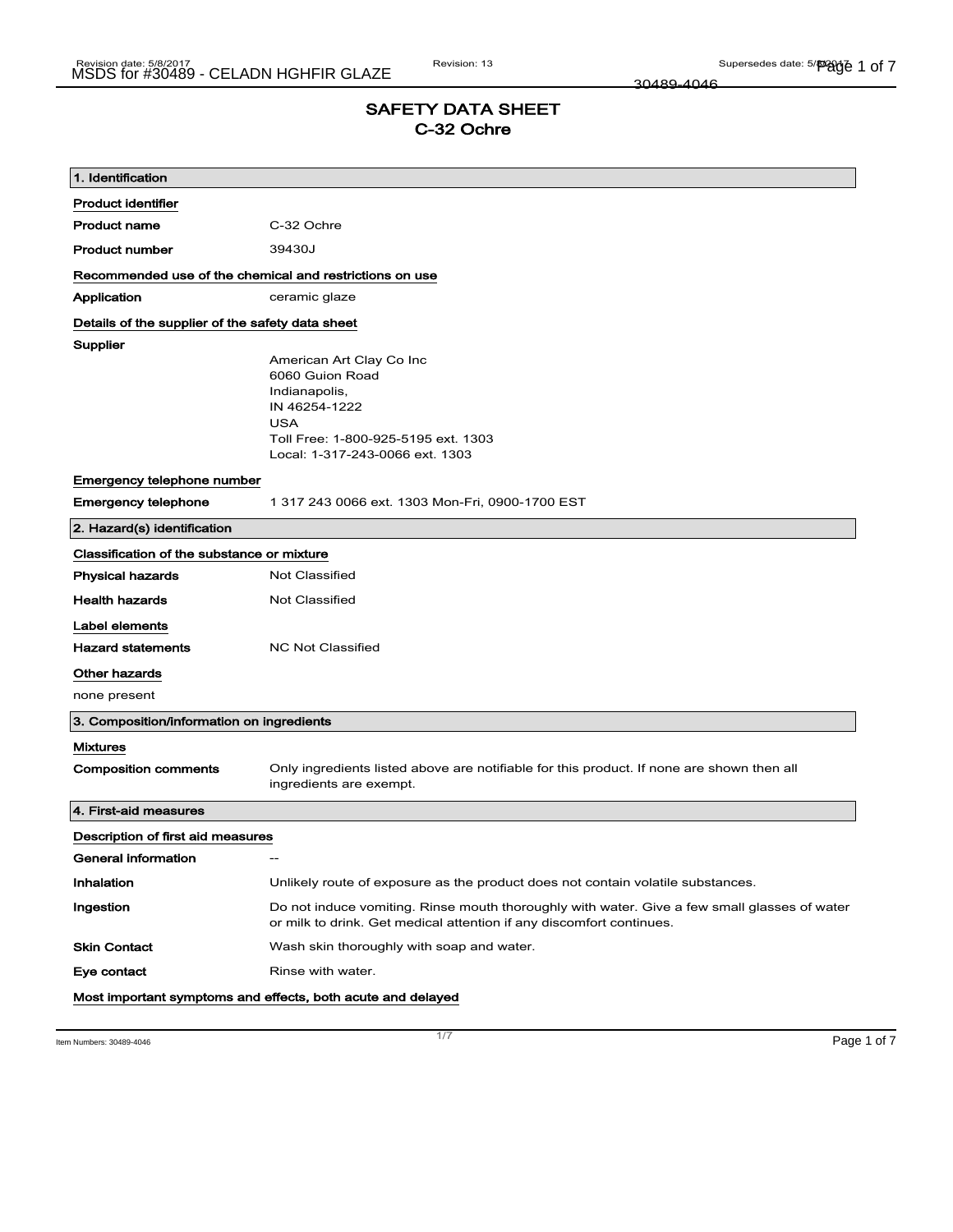| Item Numbers: 30489-4046                                                            | 2/7                                                                                                                                                                                                                                                                                             | Page 2 of 7 |
|-------------------------------------------------------------------------------------|-------------------------------------------------------------------------------------------------------------------------------------------------------------------------------------------------------------------------------------------------------------------------------------------------|-------------|
| Specific end use(s)                                                                 | The identified uses for this product are detailed in Section 1.                                                                                                                                                                                                                                 |             |
| Specific end uses(s)                                                                |                                                                                                                                                                                                                                                                                                 |             |
| Conditions for safe storage, including any incompatibilities<br>Storage precautions | Store in tightly-closed, original container in a dry and cool place.                                                                                                                                                                                                                            |             |
|                                                                                     | of the body with soap and water before leaving the work site.                                                                                                                                                                                                                                   |             |
| <b>Usage precautions</b>                                                            | Read label before use. Do not eat, drink or smoke when using this product. Good personal<br>hygiene procedures should be implemented. Wash hands and any other contaminated areas                                                                                                               |             |
| Precautions for safe handling                                                       |                                                                                                                                                                                                                                                                                                 |             |
| 7. Handling and storage                                                             |                                                                                                                                                                                                                                                                                                 |             |
| Reference to other sections                                                         | For waste disposal, see Section 13. For personal protection, see Section 8.                                                                                                                                                                                                                     |             |
| Methods for cleaning up                                                             | Collect spillage for reclamation or absorb in vermiculite, dry sand or similar material                                                                                                                                                                                                         |             |
| Methods and material for containment and cleaning up                                |                                                                                                                                                                                                                                                                                                 |             |
|                                                                                     | container. Do not put materials into waterways or sewers.                                                                                                                                                                                                                                       |             |
| <b>Environmental precautions</b><br><b>Environmental precautions</b>                | Please read Section 2 completely. If any environmental warnings such as; H411 or H412 are<br>listed in Section 2, please use appropriate procedures when disposing of product and                                                                                                               |             |
| Personal precautions                                                                | For personal protection, see Section 8.                                                                                                                                                                                                                                                         |             |
|                                                                                     | Personal precautions, protective equipment and emergency procedures                                                                                                                                                                                                                             |             |
| 6. Accidental release measures                                                      |                                                                                                                                                                                                                                                                                                 |             |
| Special protective equipment<br>for firefighters                                    | Use protective equipment appropriate for surrounding materials.                                                                                                                                                                                                                                 |             |
| Advice for firefighters                                                             |                                                                                                                                                                                                                                                                                                 |             |
| Specific hazards                                                                    | The product is not believed to present a hazard due to its physical nature.                                                                                                                                                                                                                     |             |
| Special hazards arising from the substance or mixture                               |                                                                                                                                                                                                                                                                                                 |             |
| Suitable extinguishing media                                                        | Use fire-extinguishing media suitable for the surrounding fire.                                                                                                                                                                                                                                 |             |
| <b>Extinguishing media</b>                                                          |                                                                                                                                                                                                                                                                                                 |             |
| 5. Fire-fighting measures                                                           |                                                                                                                                                                                                                                                                                                 |             |
| Notes for the doctor                                                                | Treat symptomatically.                                                                                                                                                                                                                                                                          |             |
|                                                                                     | not rub.<br>Indication of immediate medical attention and special treatment needed                                                                                                                                                                                                              |             |
| Eye contact                                                                         | Read Section 2 for any specific precautions associated with the use of this product. In general<br>most ceramic and special products contain materials that maybe abrasive to eyes. Keeping<br>materials from contacting the eyes is prudent. If contact does occur, flush with clean water, do |             |
| <b>Skin contact</b>                                                                 | Read Section 2 for any specific precautions associated with the use of this product. In general<br>most ceramic glazes, clays and special products will tend to have a drying effect on the skin<br>and may cause some sensitivity to users with sensitive skin.                                |             |
| Ingestion                                                                           | Read Section 2 for any specific precautions associated with the use of this product. Products<br>with specific warnings about ingestion will give guidance there.                                                                                                                               |             |
| Inhalation                                                                          | Read Section 2 for any specific precautions associated with this product. In general, breathing<br>any type of dust / mist can and may aggravate irritation of the throat and lungs.                                                                                                            |             |
|                                                                                     |                                                                                                                                                                                                                                                                                                 |             |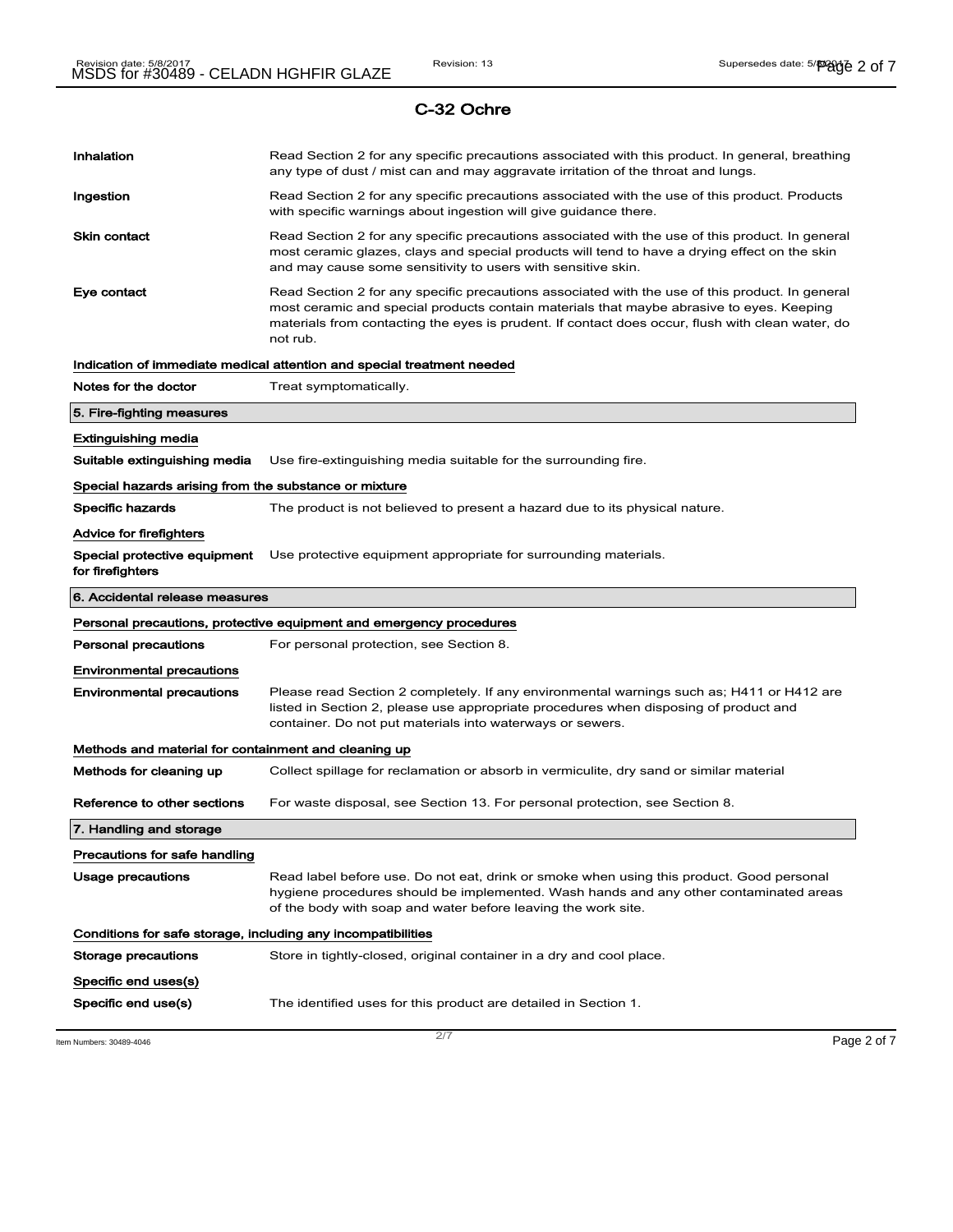## 8. Exposure Controls/personal protection

| Ingredient comments                 | Only ingredients listed n Section 3 are notifiable for this product. If none are shown then all<br>ingredients are exempt.                                                                                           |
|-------------------------------------|----------------------------------------------------------------------------------------------------------------------------------------------------------------------------------------------------------------------|
| <b>Exposure controls</b>            |                                                                                                                                                                                                                      |
| Appropriate engineering<br>controls | No specific ventilations requirements unless the "FAN" pictogram is shown above or specified<br>in Section 2.                                                                                                        |
| Eye/face protection                 | No specific eye protection required unless the "EYE PROTECTION" pictogram is shown<br>above or specified in Section 2.                                                                                               |
| Hand protection                     | No specific hand protection required unless the "HAND PROTECTION" pictogram is shown<br>above or specified in Section 2.                                                                                             |
| Hygiene measures                    | Using good personal hygiene practices is always appropriate. Keeping a clean work space,<br>cleaning up properly when done, and not eating, drinking or smoking when using this product.                             |
| <b>Respiratory protection</b>       | No specific respiratory protection required unless the "RESPIRATOR" pictogram is shown<br>above or specified in Section 2. Using the appropriate certified protection for the operation is<br>important if required. |

## 9. Physical and Chemical Properties

| Information on basic physical and chemical properties |                           |
|-------------------------------------------------------|---------------------------|
| Appearance                                            | Colored liquid.           |
| Color                                                 | Various colors.           |
| Odor                                                  | Almost odorless.          |
| <b>Odor threshold</b>                                 | No information available. |
| pH                                                    | $6 - 8$                   |
| <b>Melting point</b>                                  | No information available. |
| Initial boiling point and range                       | No information available. |
| <b>Flash point</b>                                    | No information available. |
| <b>Evaporation rate</b>                               | No information available. |
| Flammability (solid, gas)                             | No information available. |
| Upper/lower flammability or<br>explosive limits       | No information available. |
| Vapor pressure                                        | No information available. |
| <b>Relative density</b>                               | Greater than 1.0          |
| Solubility(ies)                                       | Not applicable.           |
| <b>Partition coefficient</b>                          | No information available. |
| Auto-ignition temperature                             | Not applicable.           |
| <b>Decomposition Temperature</b>                      | No information available. |
| <b>Viscosity</b>                                      | No information available. |
| <b>Explosive properties</b>                           | none                      |
| Oxidizing properties                                  | none                      |

Item Numbers: 30489-4046 **Page 3 of 7**  $\frac{3}{7}$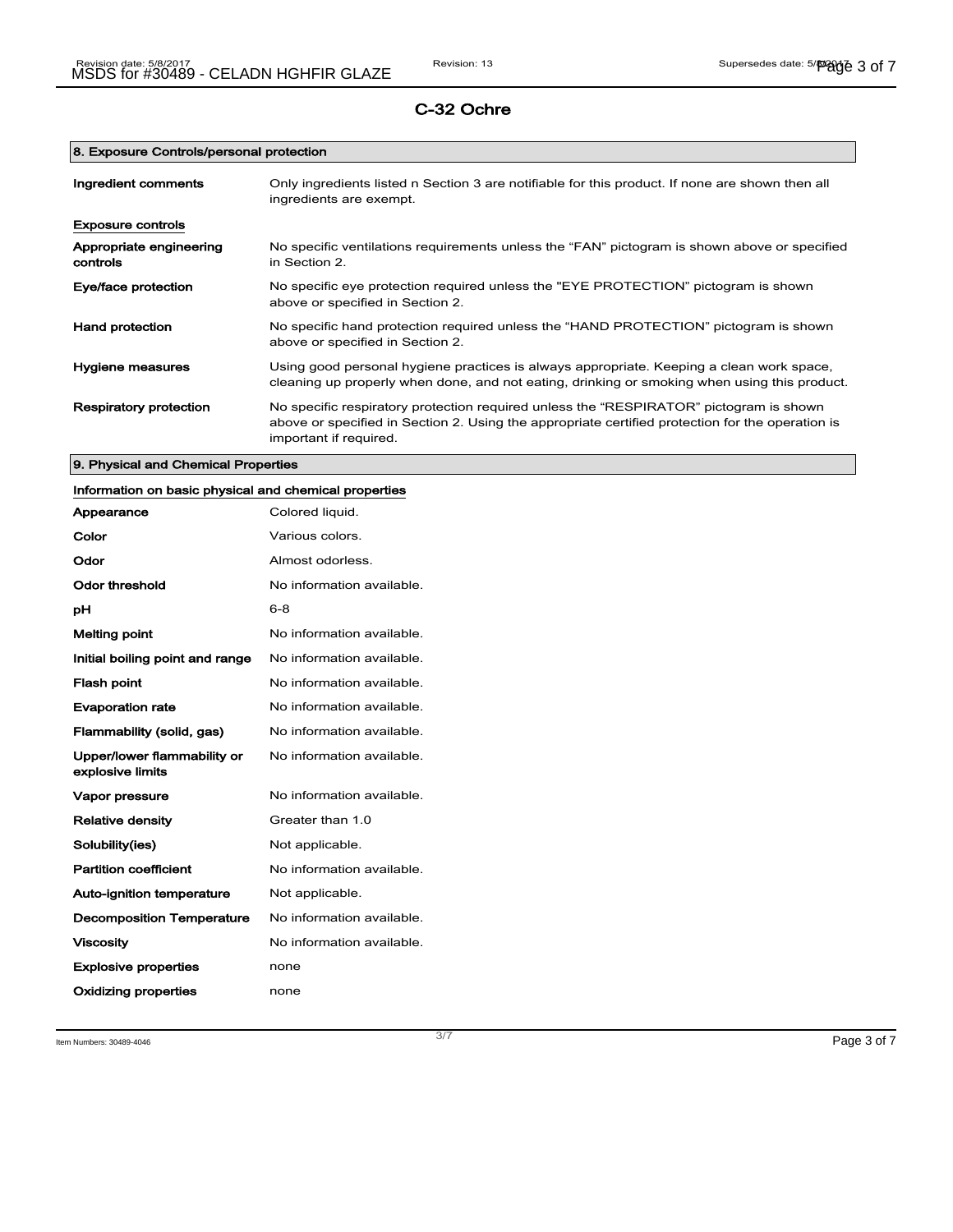| <b>Other information</b>              | Not applicable.                                                                                                                                                                                                                                |
|---------------------------------------|------------------------------------------------------------------------------------------------------------------------------------------------------------------------------------------------------------------------------------------------|
| 10. Stability and reactivity          |                                                                                                                                                                                                                                                |
| Reactivity                            | There are no known reactivity hazards associated with this product.                                                                                                                                                                            |
| <b>Stability</b>                      | No particular stability concerns.                                                                                                                                                                                                              |
| Possibility of hazardous<br>reactions | None known.                                                                                                                                                                                                                                    |
| Conditions to avoid                   | None known.                                                                                                                                                                                                                                    |
| <b>Materials to avoid</b>             | None known.                                                                                                                                                                                                                                    |
| Hazardous decomposition<br>products   | None known.                                                                                                                                                                                                                                    |
| 11. Toxicological information         |                                                                                                                                                                                                                                                |
| Information on toxicological effects  |                                                                                                                                                                                                                                                |
| <b>Toxicological effects</b>          | Please read Section 2 thoroughly to understand the toxicological risks, (if any) and<br>precautions for safe use (if any).                                                                                                                     |
| Skin corrosion/irritation             |                                                                                                                                                                                                                                                |
| <b>Skin sensitization</b>             |                                                                                                                                                                                                                                                |
| <b>Skin sensitization</b>             | Based on available data the classification criteria are not met.                                                                                                                                                                               |
| Eye contact                           | May cause temporary eye irritation.                                                                                                                                                                                                            |
| 12. Ecological Information            |                                                                                                                                                                                                                                                |
| Ecotoxicity                           | Please read Section 2 completely. If any environmental warnings such as; H411 or H412 are<br>listed in Section 2, please use appropriate procedures when disposing of product and<br>container. Do not put materials into waterways or sewers. |
| <b>Toxicity</b>                       | Please read Section 2 completely. If any environmental warnings such as; H411 or H412 are<br>listed in Section 2, please use appropriate procedures when disposing of product and<br>container. Do not put materials into waterways or sewers. |
| Persistence and degradability         |                                                                                                                                                                                                                                                |
| Persistence and degradability         | No data available.                                                                                                                                                                                                                             |
| <b>Biodegradation</b>                 | Not inherently biodegradable.                                                                                                                                                                                                                  |
| <b>Bioaccumulative potential</b>      |                                                                                                                                                                                                                                                |
| <b>Partition coefficient</b>          | No information available.                                                                                                                                                                                                                      |
| Mobility in soil                      |                                                                                                                                                                                                                                                |
| <b>Mobility</b>                       | Semi-mobile.                                                                                                                                                                                                                                   |
| Other adverse effects                 |                                                                                                                                                                                                                                                |
| Other adverse effects                 | None known.                                                                                                                                                                                                                                    |
|                                       |                                                                                                                                                                                                                                                |

Item Numbers: 30489-4046 **Page 4 of 7**  $\frac{4}{7}$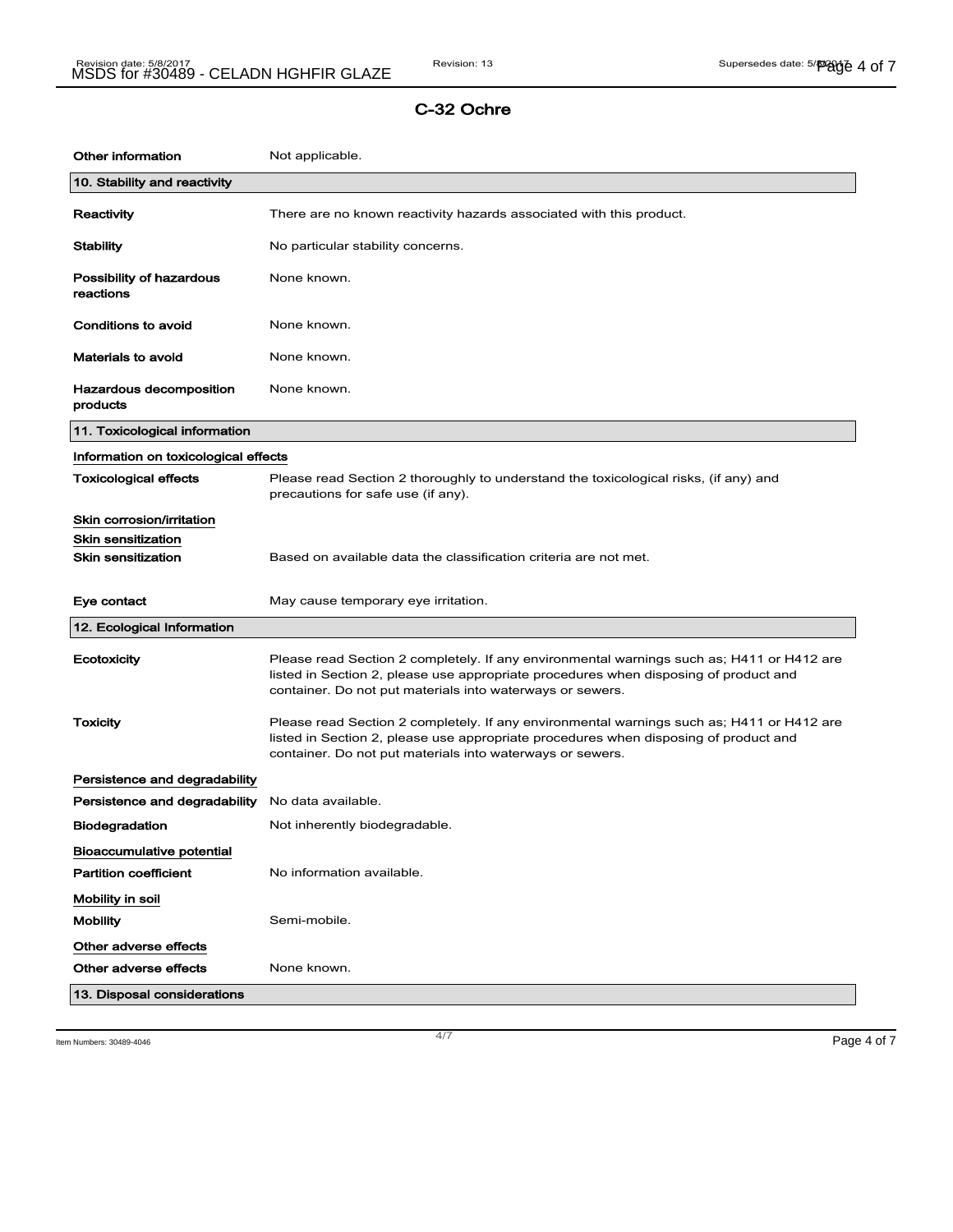| Waste treatment methods                                                                               |                                                                                                                                                                                                     |
|-------------------------------------------------------------------------------------------------------|-----------------------------------------------------------------------------------------------------------------------------------------------------------------------------------------------------|
| <b>General information</b>                                                                            | Dispose of waste product or used containers in accordance with local regulations When<br>handling waste, the safety precautions applying to handling of the product should be<br>considered.        |
| 14. Transport information                                                                             |                                                                                                                                                                                                     |
| General                                                                                               | The product is not covered by international regulations on the transport of dangerous goods<br>(IMDG, IATA, DOT).                                                                                   |
| <b>UN Number</b>                                                                                      |                                                                                                                                                                                                     |
| Not applicable.                                                                                       |                                                                                                                                                                                                     |
| UN proper shipping name                                                                               |                                                                                                                                                                                                     |
| Not applicable.                                                                                       |                                                                                                                                                                                                     |
| Transport hazard class(es)                                                                            |                                                                                                                                                                                                     |
| No transport warning sign required.                                                                   |                                                                                                                                                                                                     |
| Packing group                                                                                         |                                                                                                                                                                                                     |
| Not applicable.                                                                                       |                                                                                                                                                                                                     |
| <b>Environmental hazards</b>                                                                          |                                                                                                                                                                                                     |
| Special precautions for user                                                                          | Please refer to Section 2 for any environmental hazards associated with this product. If H411/H412 warnings are shown then<br>please verify packaging and labeling requirements for larger volumes. |
| Not applicable.                                                                                       |                                                                                                                                                                                                     |
| <b>Transport in bulk according to</b> Not applicable.<br>Annex II of MARPOL 73/78<br>and the IBC Code |                                                                                                                                                                                                     |
| 15. Regulatory information                                                                            |                                                                                                                                                                                                     |
| <b>US State Regulations</b><br>None of the ingredients are listed or exempt.                          | California Proposition 65 Carcinogens and Reproductive Toxins                                                                                                                                       |
| Massachusetts "Right To Know" List                                                                    |                                                                                                                                                                                                     |
| <b>Hydrated Aluminium Silicate</b><br>$1 - 5%$                                                        |                                                                                                                                                                                                     |
| aluminium oxide<br>$1 - 5%$                                                                           |                                                                                                                                                                                                     |
| 2-aminoethanol<br>1%                                                                                  |                                                                                                                                                                                                     |
| silica<br>10-30%                                                                                      |                                                                                                                                                                                                     |
| Rhode Island "Right To Know" List                                                                     |                                                                                                                                                                                                     |
| <b>Hydrated Aluminium Silicate</b><br>$1 - 5%$                                                        |                                                                                                                                                                                                     |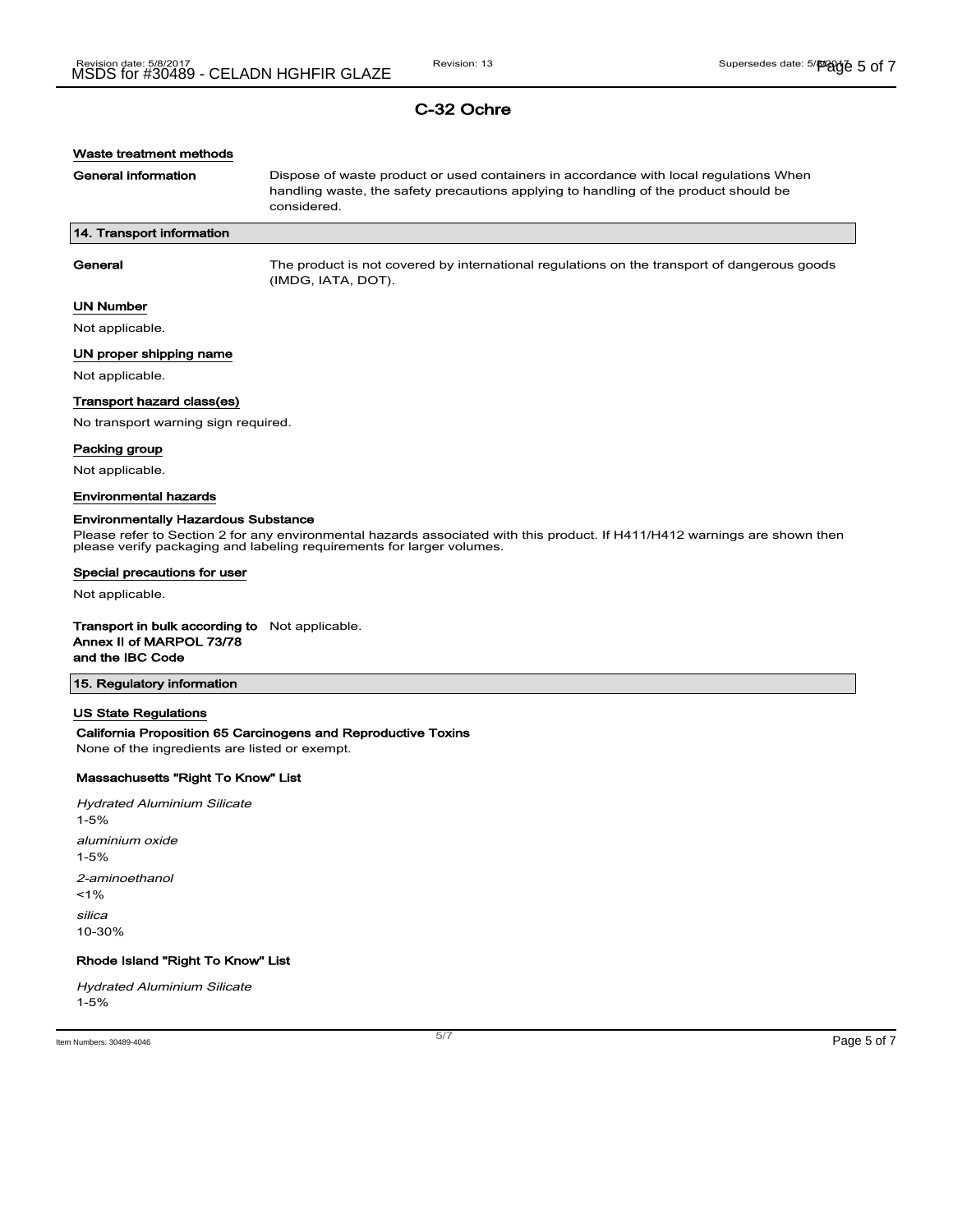aluminium oxide 1-5% 2-aminoethanol  $1%$ silica

10-30%

## Minnesota "Right To Know" List

Hydrated Aluminium Silicate 1-5% aluminium oxide 1-5% 2-aminoethanol  $1%$ silica 10-30%

#### New Jersey "Right To Know" List

Hydrated Aluminium Silicate 1-5% aluminium oxide 1-5% 2-aminoethanol  $1%$ silica 10-30%

#### Pennsylvania "Right To Know" List

Hydrated Aluminium Silicate 1-5% aluminium oxide 1-5% 2-aminoethanol  $1%$ silica 10-30%

#### Inventories

#### Canada - DSL/NDSL

All the ingredients are listed or exempt.

#### US - TSCA

All the ingredients are listed or exempt.

#### US - TSCA 12(b) Export Notification

All the ingredients are listed or exempt.

## 16. Other information